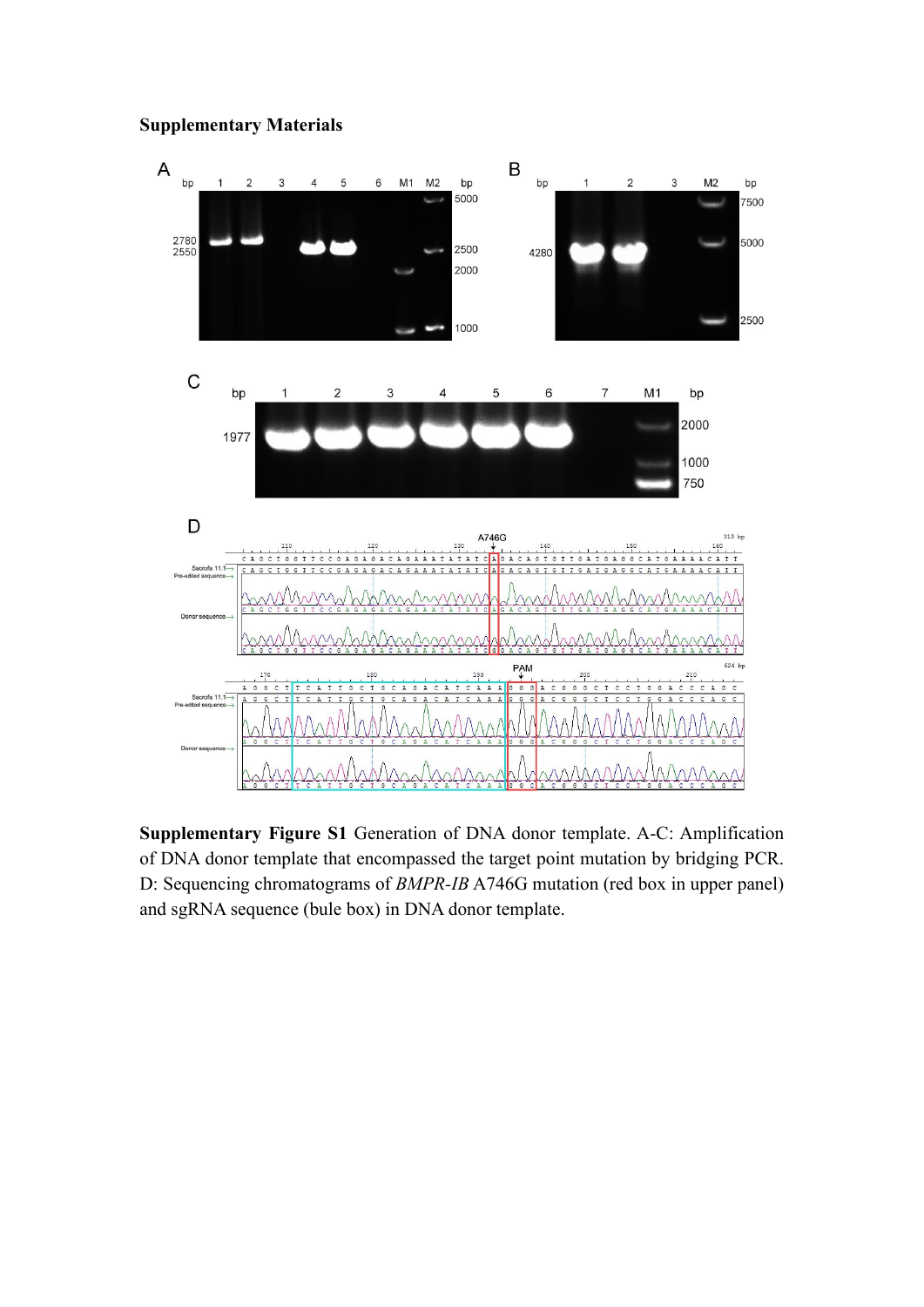

**Supplementary Figure S2** Routine PCR detection of integration of CRISPR plasmids in cloned piglets. A: Cas9. B: sgRNA. Lanes 1 to 8 indicate amplification of DNA from cloned piglets (1, *BMPR-IB<sup>-/-</sup>*; 2–5, *BMPR-IB<sup>-/746G</sup>*; 6–8, WT). 9, PX458 DNA; 10, DNA from WT pig; 11, water. M indicates DL 500 DNA marker.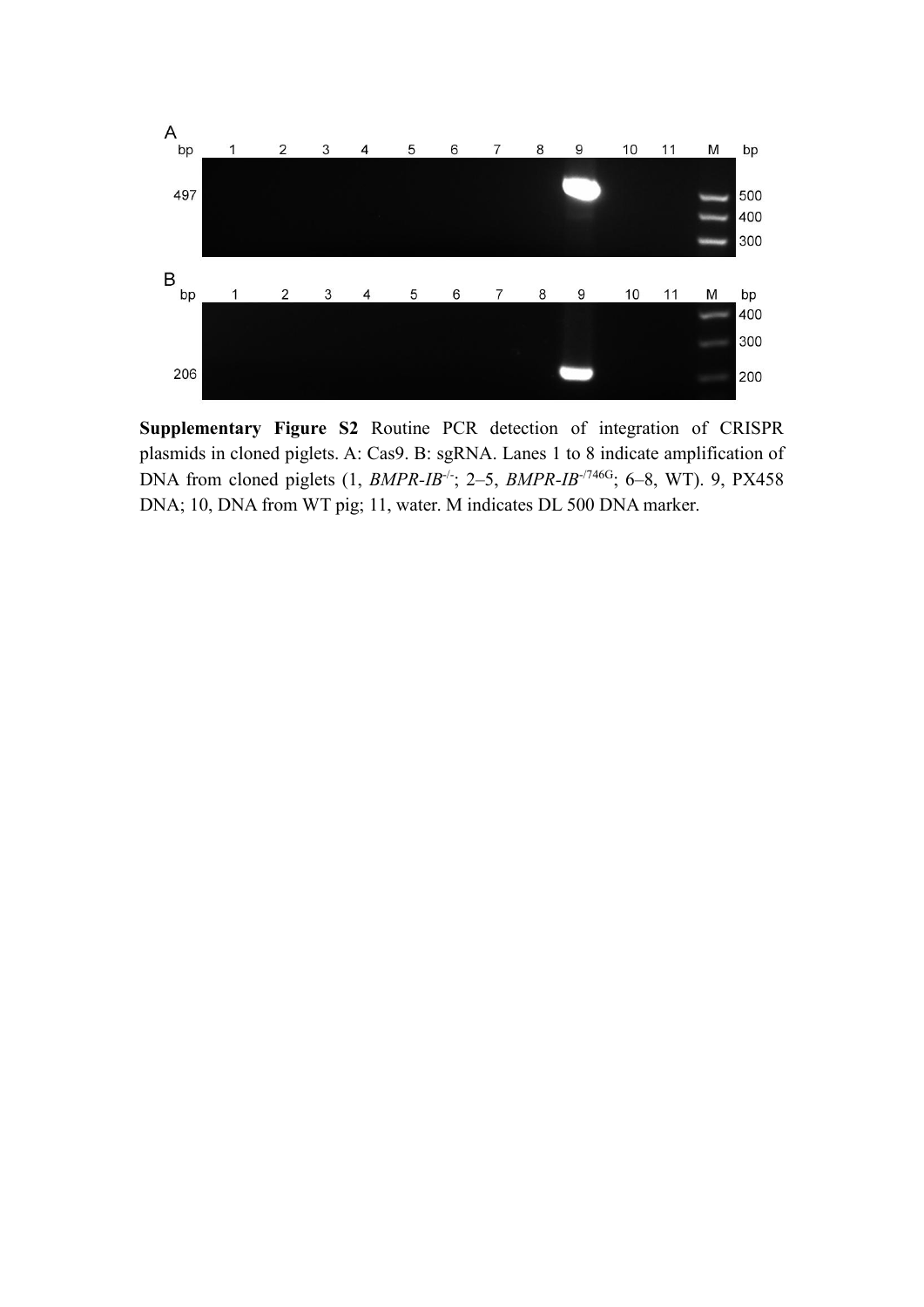

**Supplementary Figure S3** Phenotypic characterization of *BMPR-IB*-disrupted *BMPR-IB*<sup>-/746G</sup> piglet (different from that in Figure 2). A: Whole-body photograph. B: Radiograph of hindlimb. C: Anatomical view of forelimb. D: Anatomical view of hindlimb. Missing fibula and third proximal phalanx (os compedale) are marked with yellow and red arrows, respectively.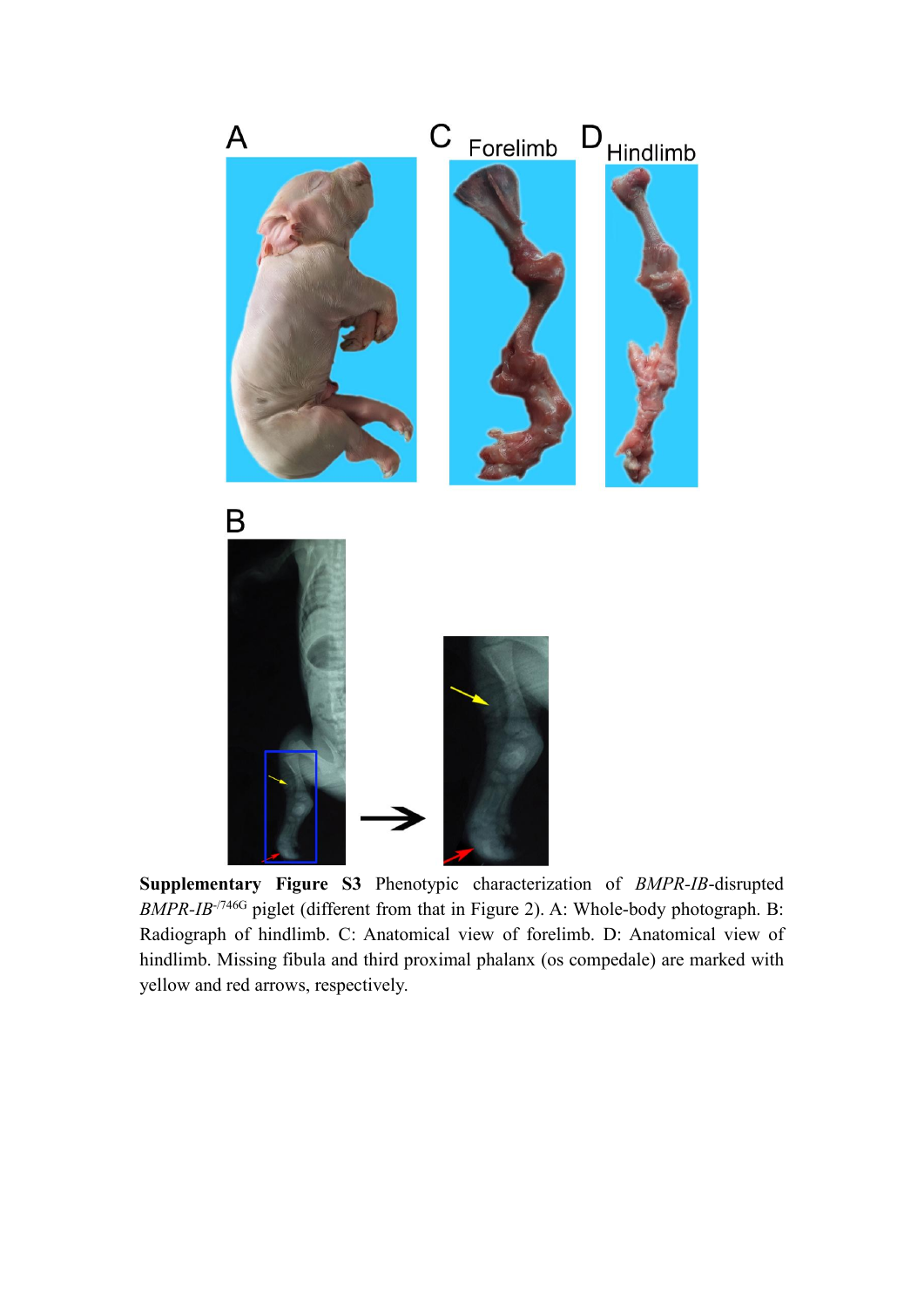

**Supplementary Figure S4** Prediction of functional effect of *BMPR-IB*-A746G mutation. A: Prediction based on PolyPhen-2 (http://genetics.bwh.harvard.edu/pph2/). This score represents the probability that a substitution is damaging, ranging from 0.0 (tolerated) to  $1.0$  (deleterious). Analysis suggested that  $A746G$  mutation is a deleterious substitution: HumDiv, probably damaging, score 0.999; HumVar, probably damaging, score 0.988. B: Structural comparison of BMPR-IB-746AA and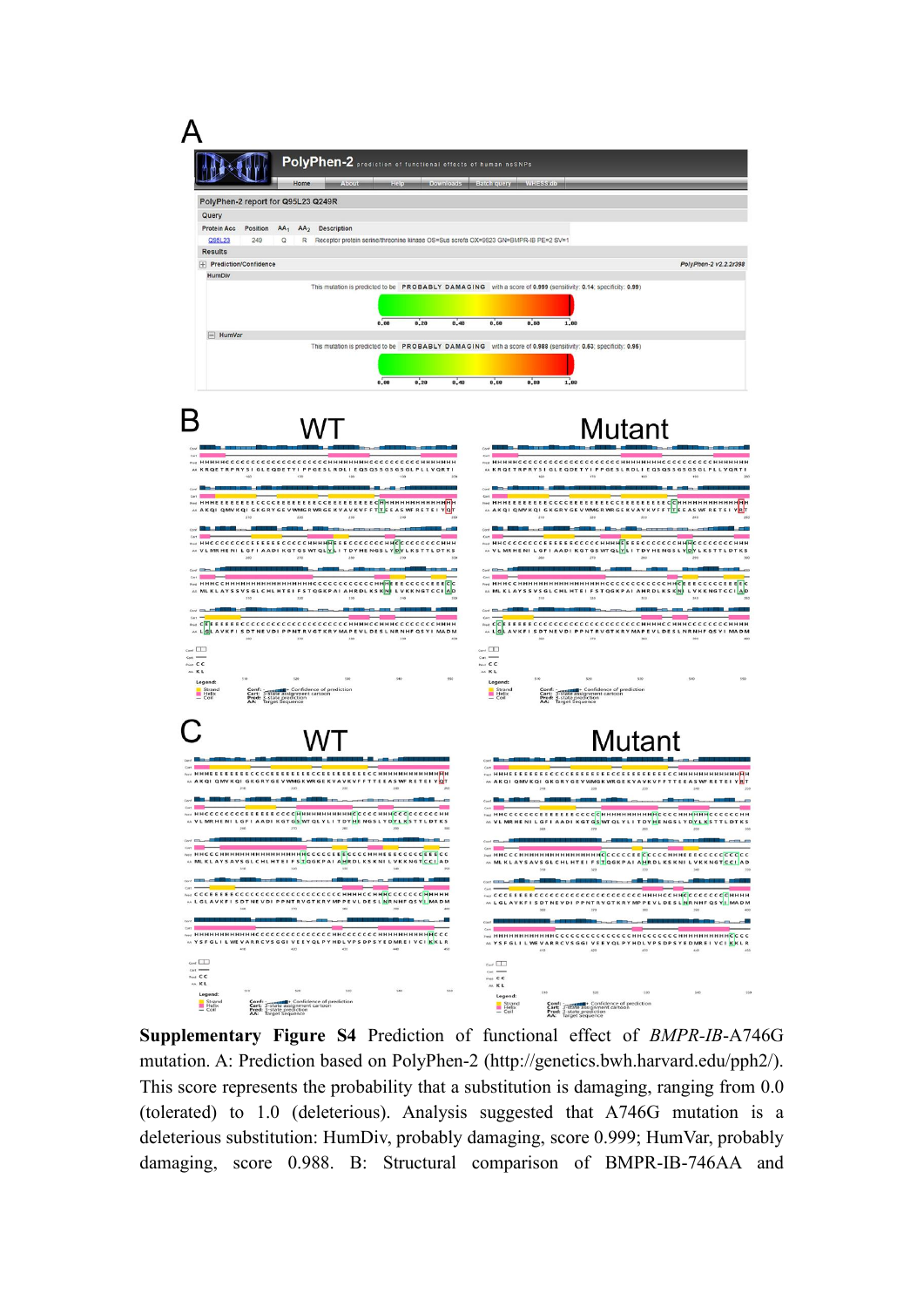BMPR-IB-746GG protein in porcine using PSIPRED (http://bioinf.cs.ucl.ac.uk/psipred/). C: Structural comparison of BMPR-IB-746AA and BMPR-IB-746GG protein in sheep using PSIPRED. H, C, and E represent alpha helix, random coil, and extended strand, respectively.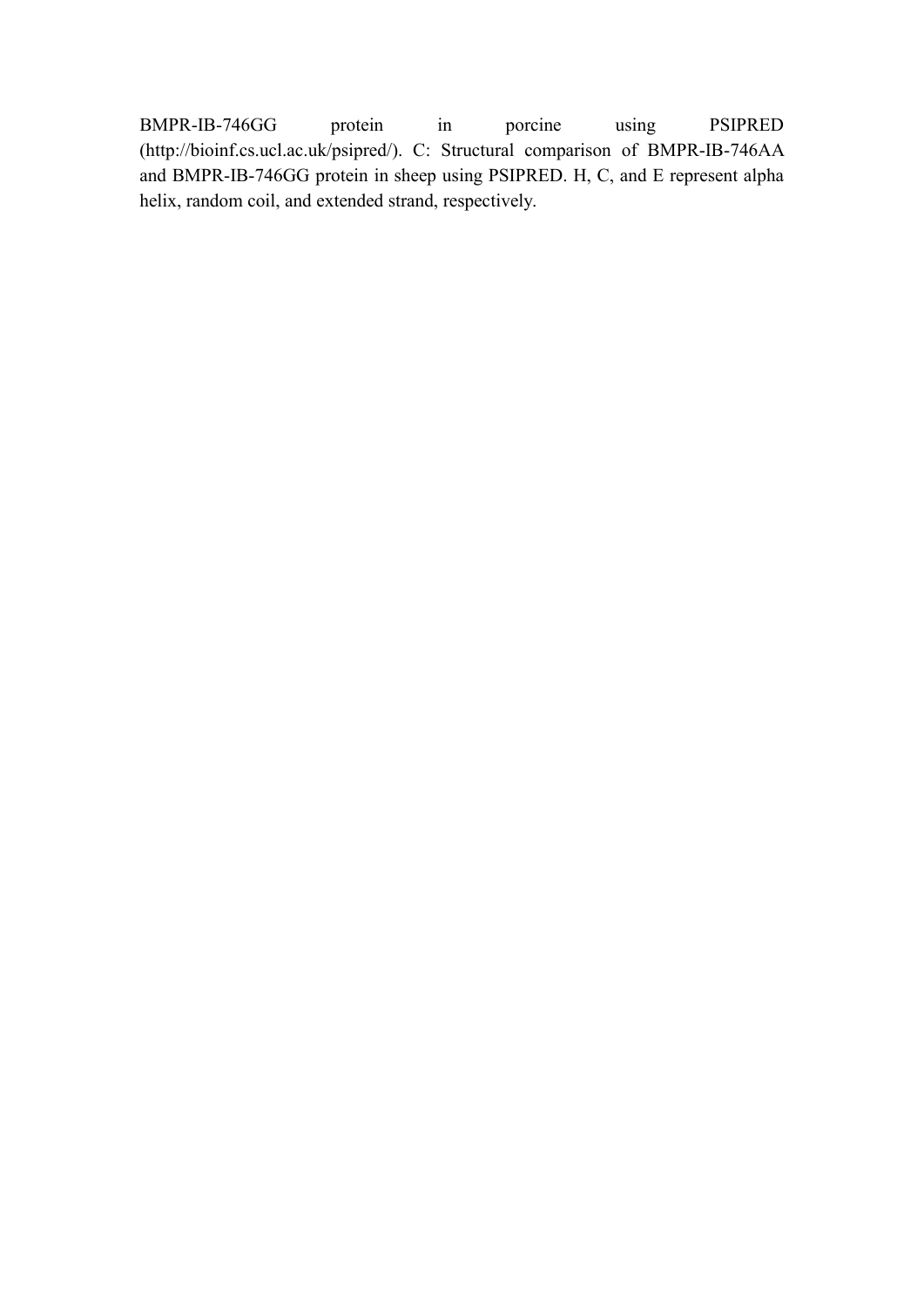| Primer No.     | Primer name                     | Forward primer $(5^2-3^2)$       | Reverse primer (5'-3')       | Amplicon<br>(bp) |
|----------------|---------------------------------|----------------------------------|------------------------------|------------------|
|                | <b>BMPRIB-sgRNA</b>             | CACCGTCATTGCTGCAGACATCAAA        | AAACTTTGATGTCTGCAGCAATGAC    | 25               |
| 2              | $sgRNA-F/R$                     | CAGTGTTTCTCTACCCCTCCTG           | <b>GTTCCTTCTTTTTCCCTGCAA</b> | 653              |
| 3              | BMPRIB-long-1                   | AACTAAATGGTTTCTGGTGTCTGTCA       | TCATGCCTCATCAACACTGTCCGATAT  | 2864             |
| $\overline{4}$ | BMPRIB-long-2                   | AGACAGAAATATATCGGACAGTGTT        | GATACTGCCAGATGTTTTCTCTTGAAG  | 2536             |
| 5              | BMPRIB-long-3                   | GΛ<br>TTTCGGAAACGGTGATAACTCCTCGT | CTTTAGAAACAAATCCGTCAGAGGGTC  | 4337             |
| 6              | <b>BMPRIB-donor</b>             | AAAGTATTCTAACCTGCCCATTACCA       | ATGATCCTTCTGTACCTGTGATTTGC   | 1977             |
| $\overline{7}$ | BMPRIB-A746G                    | CAGATGGTGAAACAGATTGGA            | TAGGAAACCCTGAACATTGC         | 205              |
| 8              | BMPRIB-del-lon                  | CGTGGTAAGATAGCGGATTGCTGGAT       | TGATGGAAGACGACACAAACAAATGG   | 9245             |
| 9              | $\alpha$ <sub>-</sub> 1<br>Cas9 | CGAGGAAGTGGTGGACAAG              | CGAACAGGTGGGCATAGG           | 497              |
| 10             | gRNA                            | CAAGGCTGTTAGAGAGATAATTGG         | <b>GTGTTTCGTCCTTTCCACAA</b>  | 206              |
| 11             | <b>BMPRIB-SYBR</b>              | CCTGGGTCTGGCTGTCAAAT             | GGTGTTGGGTGGTATGTCG          | 66               |
| 12             | <b>GAPDH-SYBR</b>               | CACTCTTCCACTTTTGATGCTG           | CCTGTTGCTGTAGCCAAATTC        | 99               |

**Supplementary Table S1** PCR primers, excluding those for detecting off-target sites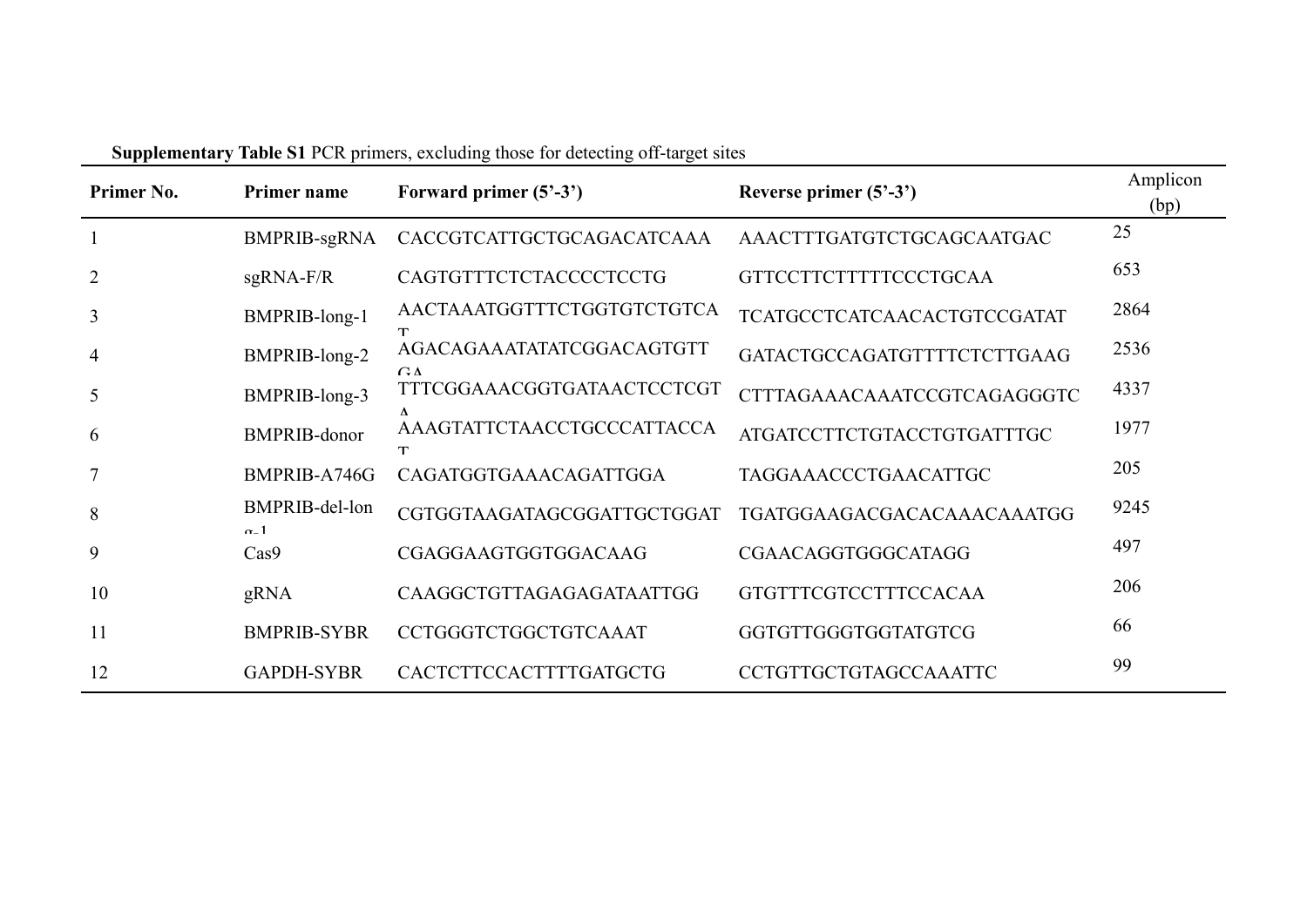| Off-target site | Primer direction | Primer sequence               |
|-----------------|------------------|-------------------------------|
| $\mathbf{1}$    | <b>FP</b>        | 5'- ACAAGCCTCTGGGTGACAG -3'   |
|                 | RP               | 5'- CTGGGGTGCCTCCTTCTAAC -3'  |
|                 | <b>FP</b>        | 5'-AGATGAACGGGAAGGAGGAG-3'    |
| $\overline{2}$  | RP               | 5'-AGGGACAGAAAAGGGGAATG-3'    |
|                 | <b>FP</b>        | 5'- TATGGGGTCAAGGGATGTGT -3'  |
| 3               | <b>RP</b>        | 5'- GGGAAACAGAAGAAGCAGGA -3'  |
|                 | <b>FP</b>        | 5'- GGTTTGGGTGTTTCAGGAGA-3'   |
| $\overline{4}$  | RP               | 5'- TCCCTACATGCCAGCAGATT-3'   |
|                 | <b>FP</b>        | 5'- CTGTTTTCACCGACACCAAG -3'  |
| 5               | RP               | 5'-ATTCTTTCCACTCCCAGACCT-3'   |
|                 | <b>FP</b>        | 5'- CTGTTTTCACCGACACCAAG -3'  |
| 6               | RP               | 5'- CGTTCCTCAAGCATAAGACAA -3' |
|                 | <b>FP</b>        | 5'- GAGATGGTGGTGGGAGAAGA -3'  |
| $\tau$          | RP               | 5'- TCAGAACAGGGGAACTCAGC -3'  |
|                 | <b>FP</b>        | 5'- GAGGGTGAGGTTTCTGGTTG-3'   |
| $8\,$           | RP               | 5'- GTGACAGCGAAGCAGGTACA -3'  |
| 9               | <b>FP</b>        | 5'- TGCCCTATGCTGTTGTATGC -3'  |
|                 | <b>RP</b>        | 5'-ATTGGCTGGAATCACTGCTG-3'    |
| 10              | <b>FP</b>        | 5'- CCCTCGGGAAACTAAACCTC-3'   |
|                 | RP               | 5'-AGCTCTGTGCCTCTGGATGT-3'    |
|                 | <b>FP</b>        | 5'-AGCCTGAGCAAGAAGGAAGA-3'    |
| 11              | RP               | 5'- AGAGGAAGATGGAGCAATGG -3'  |
| 12              | <b>FP</b>        | 5'- GTGGCTAGAAGGATGGTGGA-3'   |
|                 | RP               | 5'- GGCCCTAAGTATGGATGGTT-3'   |
| 13              | <b>FP</b>        | 5'- GAGGGAAGGGAAGCAAAGAG -3'  |
|                 | RP               | 5'- TGGGAACCTTGGAAAAACTG -3'  |
| 14              | <b>FP</b>        | 5'- CGGCGTCCCTCTGTTAGTG -3'   |
|                 | <b>RP</b>        | 5'- CCACCCCATTCCTTCCTG-3'     |
| 15              | <b>FP</b>        | 5'- CCAGGTGGAGAGGAGGAAGT-3'   |
|                 | RP               | 5'- GGTCCTTAACCCACTGAGCA-3'   |

**Supplementary Table S2** Primers for PCR detection of predicted off-target sites

| Supplementary Table S3 Summary of BMPR-IB A746G mutation in cell colonies |       |             |               |        |           |
|---------------------------------------------------------------------------|-------|-------------|---------------|--------|-----------|
| Type                                                                      | Total | Homozygotes | Heterozygotes | Indels | Wild type |
| Number of cell                                                            |       |             |               | 30     | 44        |
| colonies                                                                  |       |             |               |        |           |
| Proportion                                                                | 100%  | 14.16%      | 20.35%        | 26.55% | 38.94%    |